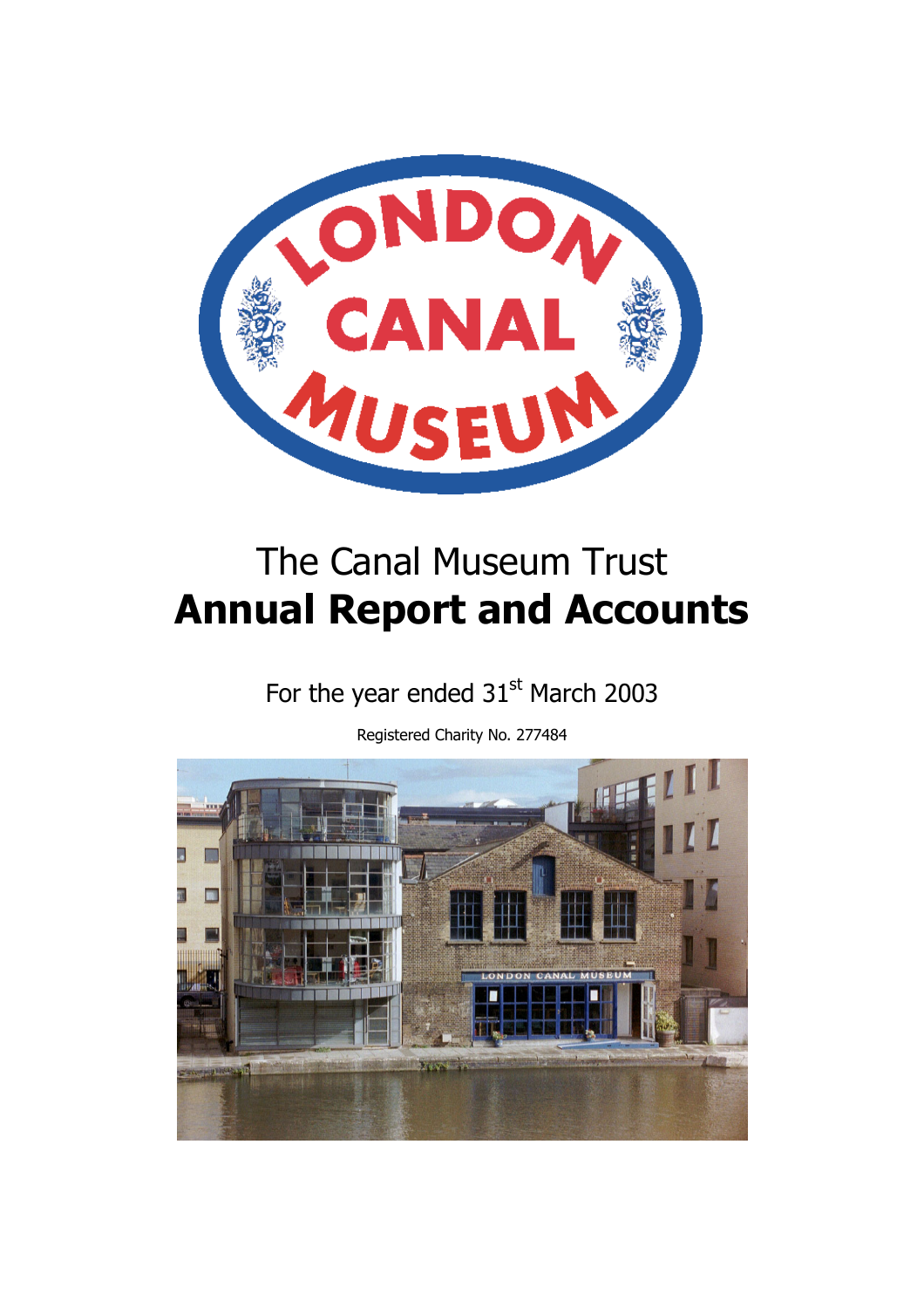## **1. Introduction**

The Trust's charitable objectives concern the education of the public in regard to inland waterways, and our only activity is the management and development of the London Canal Museum.

The Trust is governed by its Constitution of 1979 and an Order and Scheme of the Charity Commission. The Council of Management controls the Trust's affairs. The members of the Council of Management are elected each year by all the members of the Trust at the annual general meeting. There are no paid staff.

The 2002-3 financial year was a year of consolidation, continued progress, and we began to see the real benefits of all the work of the previous two years as visitor numbers began to increase. We completed our infrastructure improvements, carried through a range of small improvements, and began the process of raising funds for a redevelopment of the first floor of the museum.

## **2. Completing the Infrastructure Refurbishment.**

At the start of the 2002-3 financial year on  $1<sup>st</sup>$  April 2002 builders were working to complete the final stages of the project to refurbish our toilets, kitchen, and education room, and to build a new disabled visitors' toilet, near the entrance on the ground floor. The Trust was delighted by the high quality facilities which were achieved as a result of this project.

## **3. Museum Development**

During the financial year members of the Council of Management worked to secure funding for the refurbishment of the museum's first floor and its exhibitions. Plans were developed for a resurfaced floor, and for new exhibitions on several topics, building on the introductory ground floor exhibition. These efforts are expected to bear fruit during the following financial year when it is planned to progress a range of initiatives to further improve access for the



disabled.

Plans were also progressed to install a lift to the first floor to make it accessible to disabled visitors using wheelchairs.

Whilst working towards these large developments the Trust also carried out some improvements with the benefit of small grants and its own resources. Two additional exhibition panels cover the decline of the canals and the revival in recent years, and we were grateful for financial support from the Inland Waterways Association for this project. A stand was installed to enable us to add a new "flip-book" offering additional information about the ice trade for those with a detailed interest. We upgraded the sound system in the cabin of the narrowboat Coronis so as to improve reliability. We purchased copies of and rights to display two unique

aerial photographs of Battlebridge Basin taken in 1921, to be used in new displays during the 2003-4 financial year.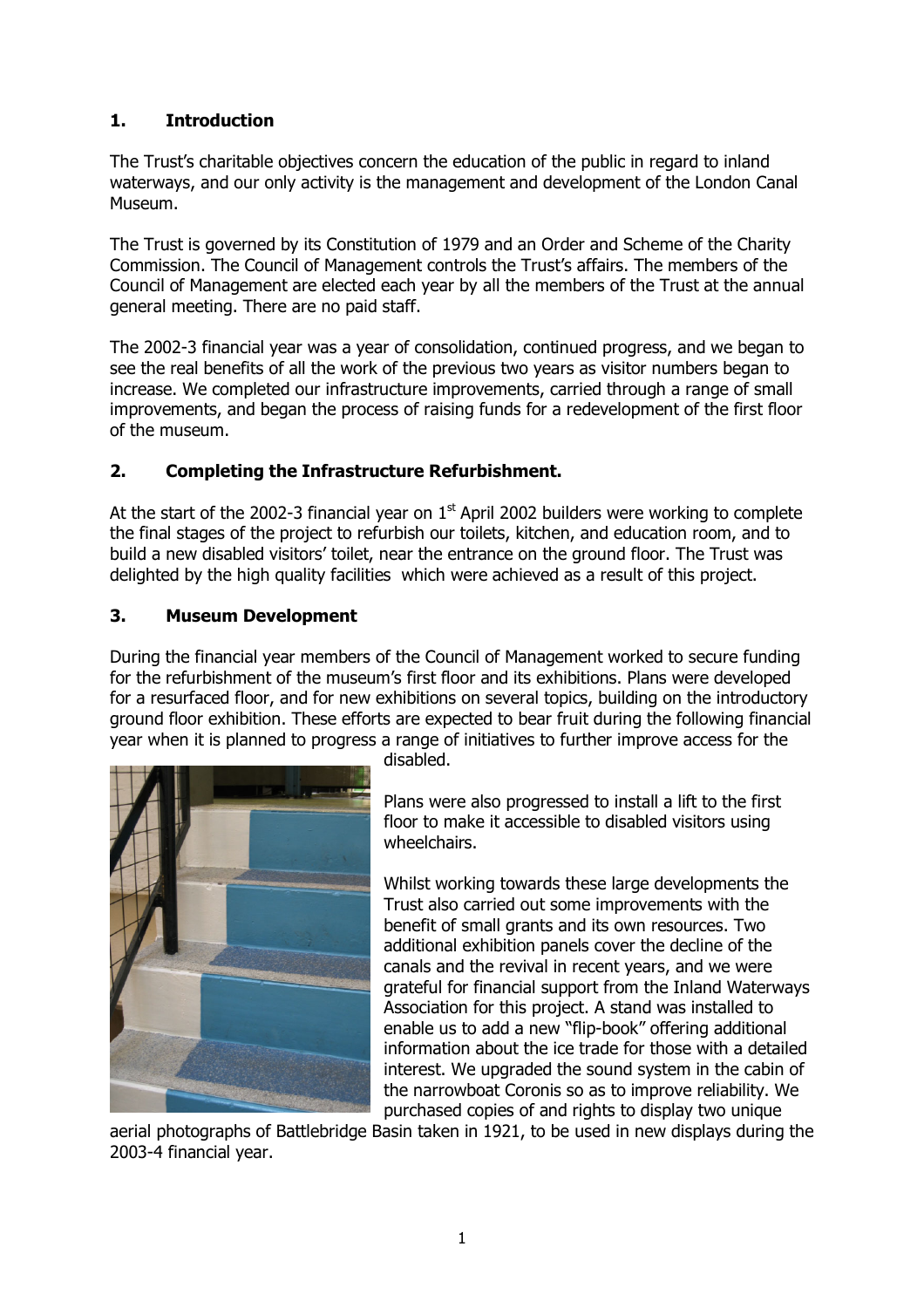Our main staircase was provided with a non-slip surface and tactile colour contrasting nosings as an aid to disabled visitors and for the safety of all users. There were enhancements to the building's emergency lighting.

The Council of Management took the decision to devote more of our income to the cleanliness of the new facilities and we entered into a contract with a local cleaning contractor for regular cleaning, and for an entrance door mat which is regularly cleaned.

## **4. Education**

The Trust's education work continued during the year. Visits from local schools increased and co-operation with Laburnum Boat Club brought in several Hackney schools.

A notable success was again National Science week which this year became a fortnight because of the high demand. We were delighted to work with and receive support from British Waterways, Islington Business Education Partnership, and London's



Waterway Partnership. Children from local schools took boat trips on the canal and participated in science workshops, which drew on the museum's collection. Themes for the workshops included tunnel building, forces, as used in pulling boats, and canal creatures. On 8<sup>th</sup> March "Science Saturday" was successfully held at which the science activities were available to members of the public.

The museum hosted a local history initiative for Elizabeth Garret Anderson School for pupils at Key Stage 3. This was so successful that it is intended to develop the activity further.

Children's activity days were held in the summer holidays. These were attended by groups from Islington based play centres and families. Boat trips and "hands on" activities were offered. The Trust would like to thank British Waterways for their support with finance and staffing for these days.

Work was started on a "Victorian activity pack" at Key stage 2. This was in response to demands from teachers. The museum's building and collection are well suited to providing such resources. A new graphic panel devoted to canal children was designed as part of this initiative.

The website was considerably enhanced by the addition of education material. This includes suggestions for pre and post visit work which increases the value of the visit.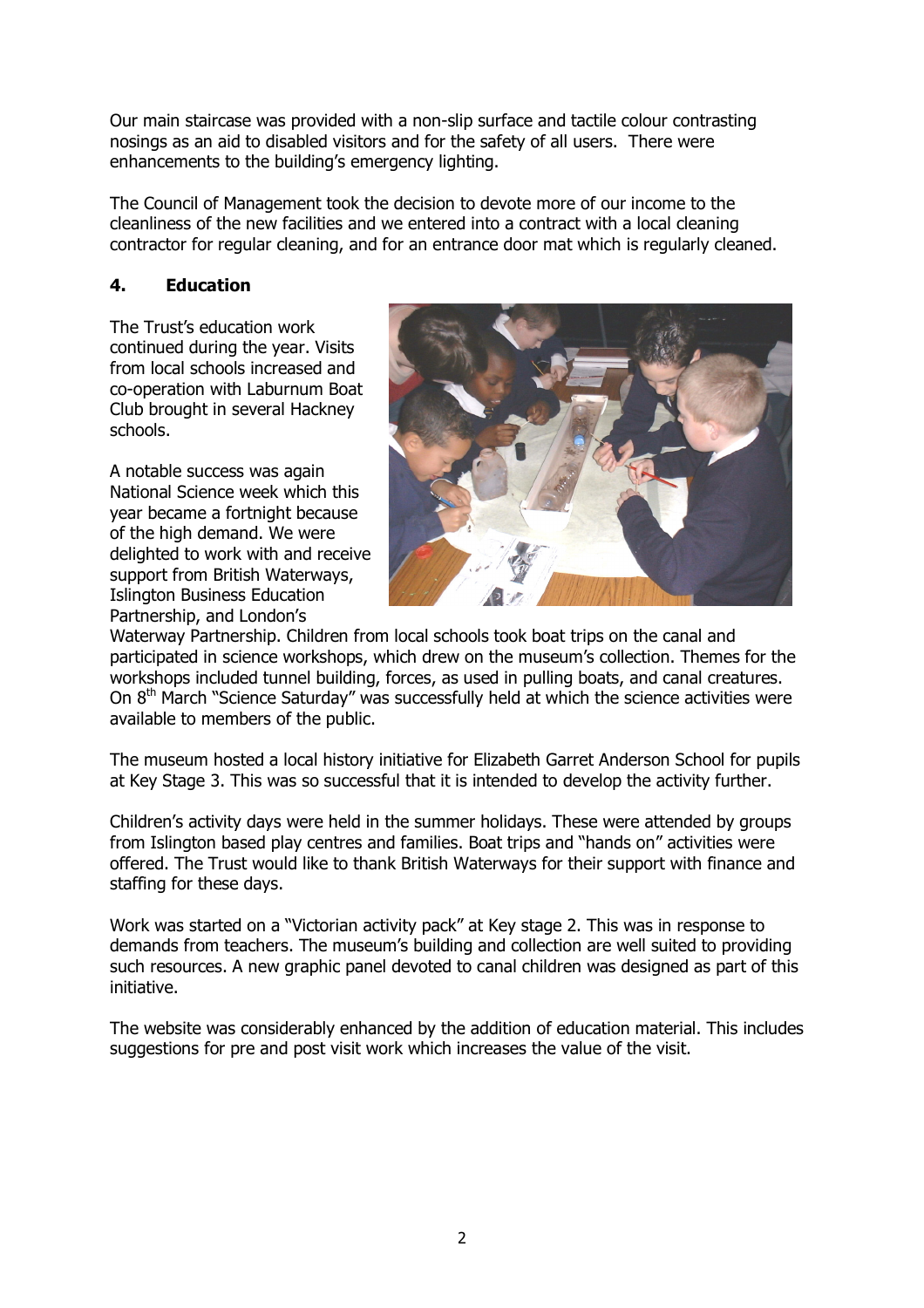## **5. Maintaining the Fabric of the Building**

We are fortunate enough to have stewardship of an interesting building with a unique heritage of Victorian ice wells. The need to maintain the building in good order is therefore a high priority for the long term future of the museum.

A range of minor repairs and small enhancements were undertaken at the end of the financial year, including repainting of the large Edwardian front sliding door which had not been redecorated since 1992. Minor improvements were made to prevent scraping on the brickwork.

Over several dates a range of painting and decorating was carried out with the help of the Community Service Volunteers under the supervision of the Trust. Most parts of the museum have now been recently decorated in this or other projects.

Plans started to be made for the replacement of the glazed doors and windows which form the back of the ground floor, looking out over Battlebridge Basin. The existing structure is life expired.

## **6. Finance**

The year was a healthy one in terms of the Trust's financial position. The Trust's ordinary income, listed in the accounts as "activities for generating funds" was 33% higher than the previous year, at £60,474. All the four main income sources of admissions, shop revenue, mooring fees and venue hire showed increases. The reduction in the Trust's total income was wholly attributable to fluctuations caused by grants for capital projects. The Trust began the year with an overdraft at the bank, which was again attributable wholly to grant aided projects – this was cleared shortly after the end of the financial year when grants payable in arrears were received.

The venue hire operation had to a notable day in February when the museum was chosen for the launch of the government's annual report on sustainable development by the Prime Minister.

An important milestone in the Trust's financial history was passed shortly before the end of the financial year when the amount outstanding on the mortgage loan fell below £40,000. The original loan was £80,000 and we are delighted to have been able to reduce this by more than half. Predominantly repayments are made from the Trust's ordinary income but some is contributed by the Canal Museum Keystone Fund.

The Trust's policy in respect of reserves is to work towards a reserve of £10,000 held in an accessible interest bearing account. The purpose of the reserve is to provide for unplanned urgent expenditure. In particular, it is prudent, when operating a Victorian building, open to the public, to have sufficient reserves available for emergency building maintenance should the need arise. Whilst £12,906 was held in reserve at the end of the year, most was assigned to specific future projects for museum improvement rather than contingency purposes.

## **7. Visitors**

Visitor numbers increased by 21% compared to the previous financial year. The number was 6745 excluding those visitors who came to the museum for a private event, estimated at a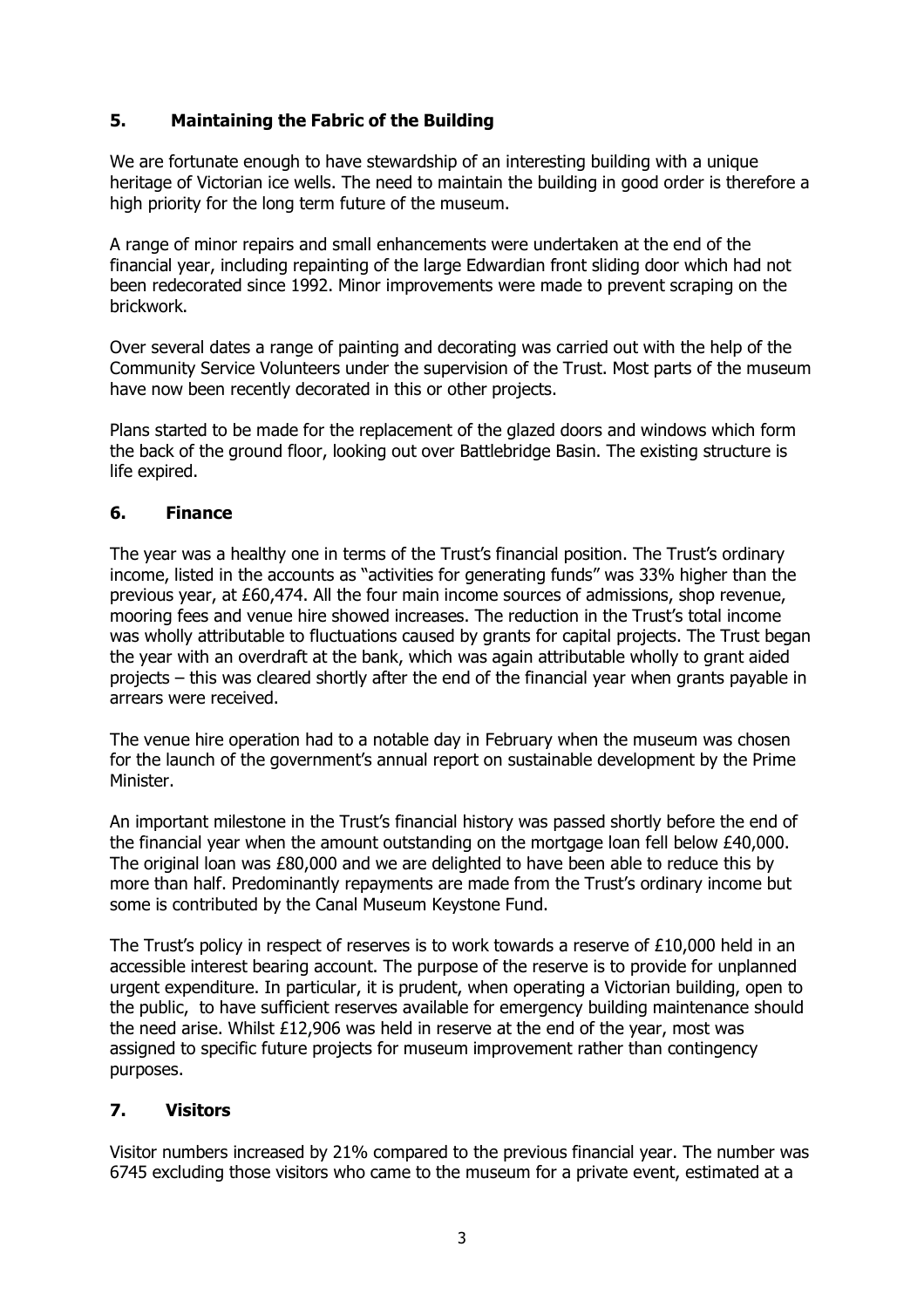further 3,000. The largest increase was of child visitors, over 1000 children more than in the previous year were recorded, mainly in school groups.

## **8. Collection Management**

Work continued on improving the care of the collection, with particular regard to the archive collection. A dehumidifier was purchased for the library and archives as an aid to long term preservation of documents and photographs.

## **9. Risks**

The Trust has a long record of surviving, on occasions through difficult periods. The major risks are the loss of key personnel and the possibility of a downturn in business in respect of our activities for generating funds. The Trust seeks to deal with these issues by forward planning so far as practicable.

## **10. Conclusion**

2002-3 was a year in which the museum's underlying business expanded. Solid achievements of museum improvement started in the previous year were completed and further small enhancements were added. Planning began for the next stage of further major improvements. The Trust wishes to undertake a number of projects to improve access to the museum for disabled visitors including the ambulant disabled and those with impaired hearing or vision. In addition it is planned to redevelop the first floor gallery of the museum, complementing the ground floor, and improving the value of the museum as a resource for public education. Work will continue to market the museum, to attract schools and families, and to enhance the visitor experience.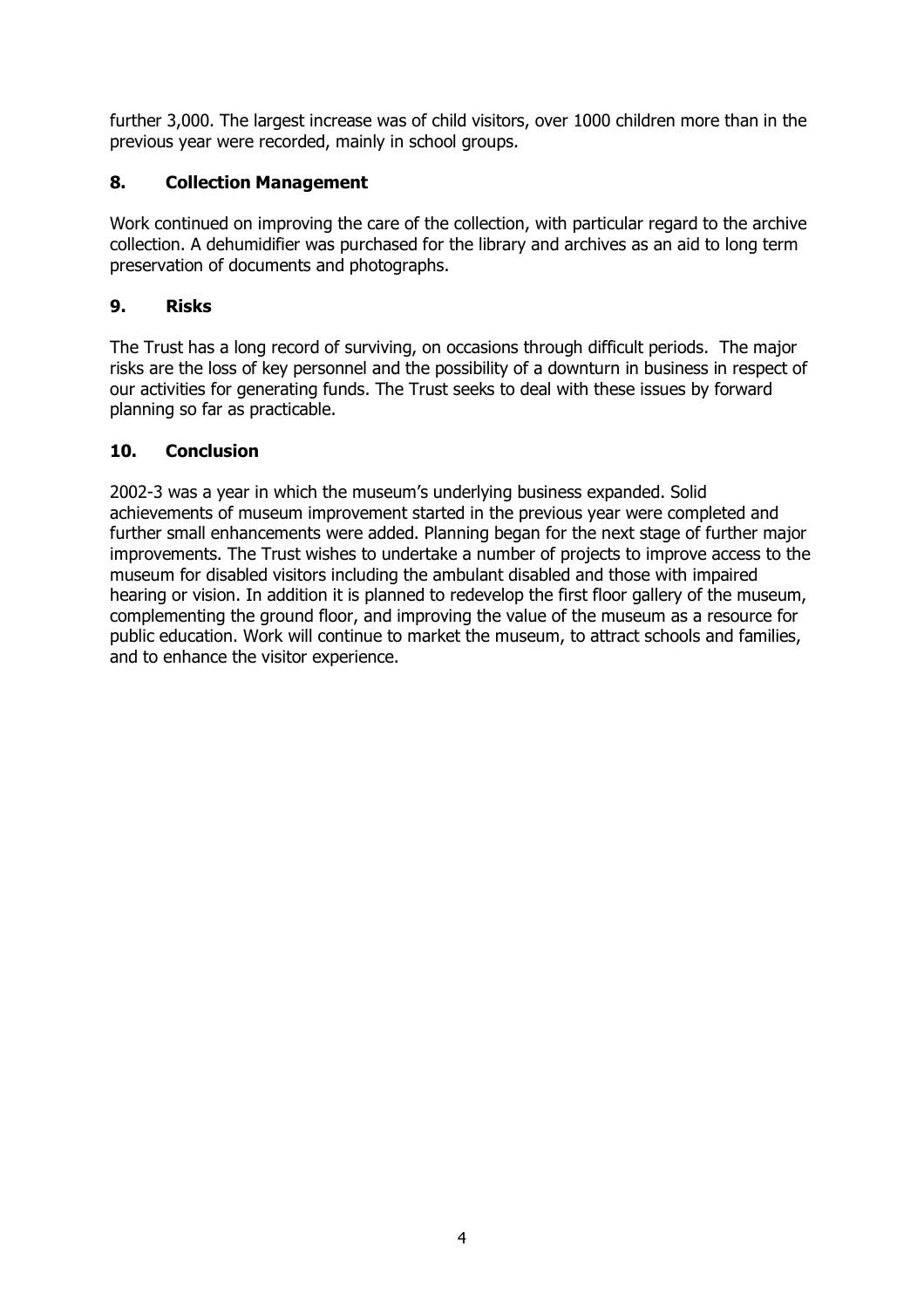**Registered Charity Number 277484**

## **THE CANAL MUSEUM TRUST**

## **ACCOUNTS**

## **FOR THE YEAR ENDED 31 MARCH 2003**

## **CONTENTS**

|                                      | Page        |
|--------------------------------------|-------------|
| Legal and administrative information | a           |
| Examiners report                     | b           |
| <b>Balance</b> sheet                 | $\mathbf c$ |
| Statement of financial activities    | d           |
| Schedule of movement in funds        | e           |
| <b>Notes</b>                         |             |

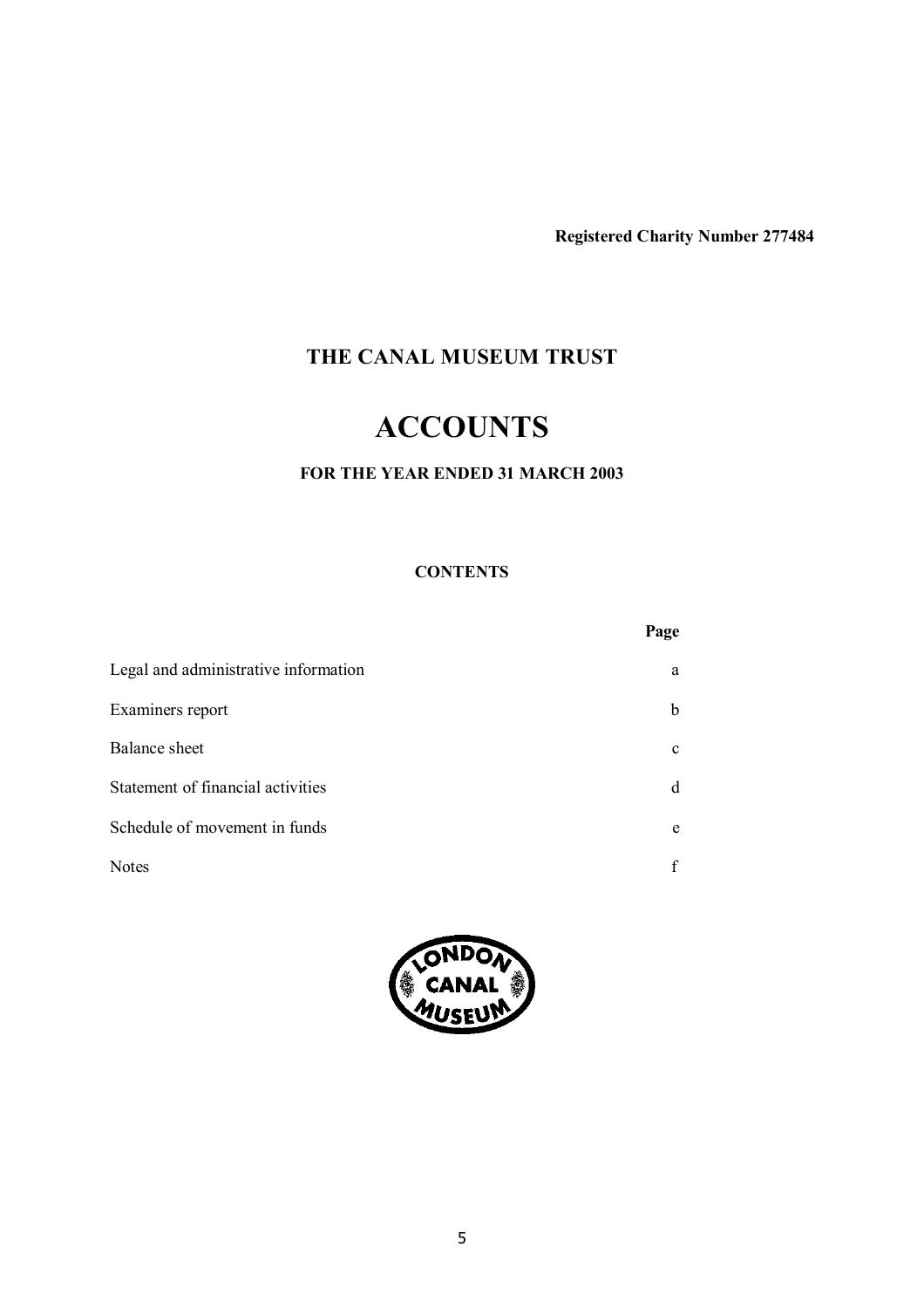## **LEGAL AND ADMINISTRATIVE INFORMATION**

## **AS AT 31 MARCH 2003**

| <b>Registered Charity Number:</b> | 277484                                                                                                                |
|-----------------------------------|-----------------------------------------------------------------------------------------------------------------------|
| Chair:                            | M Gwalter                                                                                                             |
| Treasurer:                        | M Sach                                                                                                                |
| <b>Trustees:</b>                  | M Gwalter<br>A Huntley<br>T Lewis<br>M Sach<br>R Squires<br>M Tucker<br>A Ward<br>V Pinder<br>W Davidson<br>M Stevens |
| Secretary:                        | T Lewis                                                                                                               |
| <b>Address:</b>                   | 12-13 New Wharf Road<br>London<br><b>N1 9RT</b>                                                                       |
| <b>Accountants:</b>               | SBM & Co.<br><b>Chartered Accountants</b><br>117 Fentiman Road<br>Vauxhall<br>London<br><b>SW8 1JZ</b>                |
| <b>Bankers:</b>                   | Coutts & Co<br>440 Strand<br>London<br>WC2R 0QS                                                                       |
| <b>Solicitors:</b>                | Farrer & Co<br>66 Lincoln's Inn Fields<br>London<br>WC2A 3LH                                                          |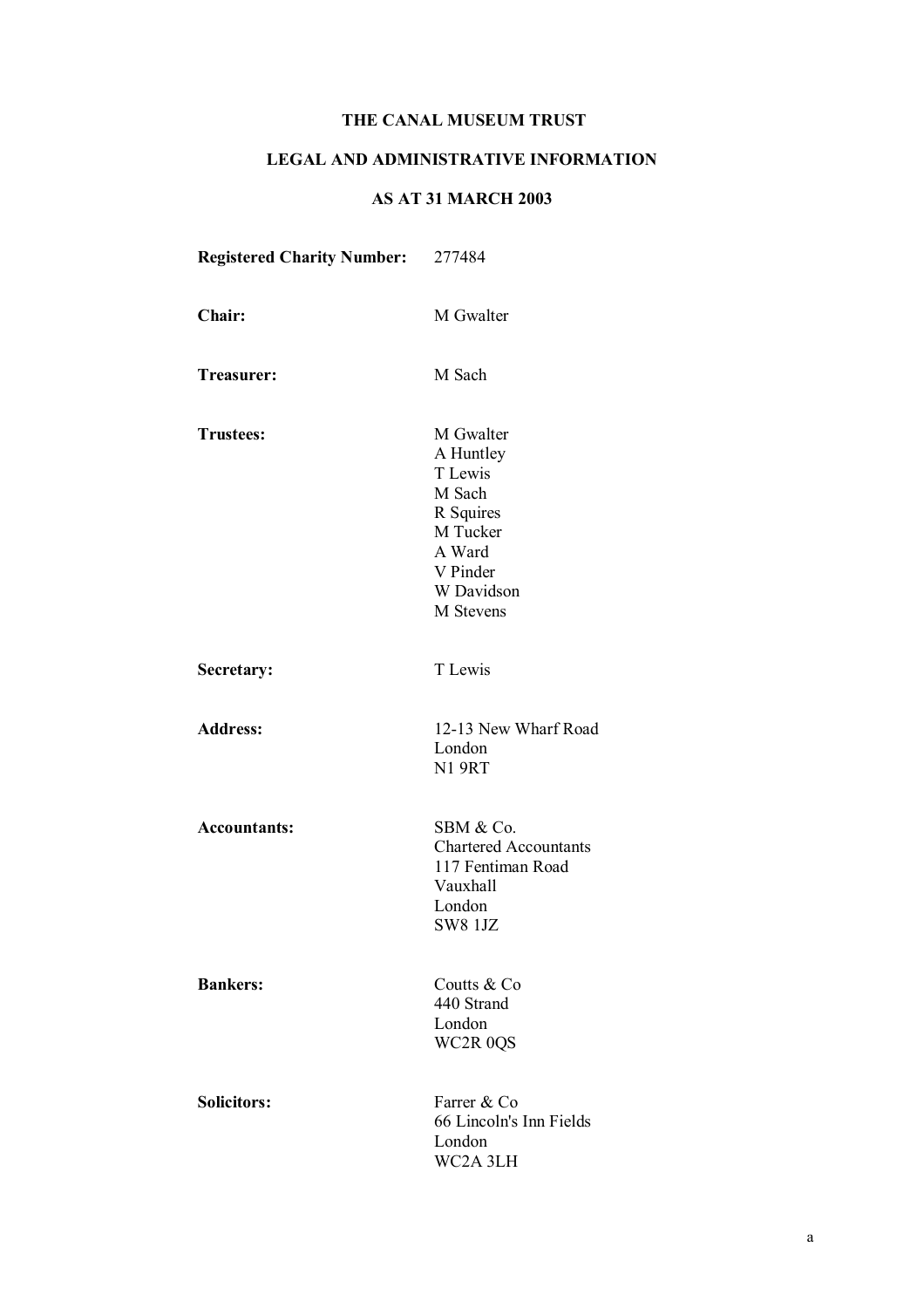#### **INDEPENDENT EXAMINER'S REPORT**

#### **TO THE TRUSTEES OF THE CANAL MUSEUM TRUST**

#### **FOR THE YEAR ENDED 31 MARCH 2003**

We report on the accounts of the charity, set out on pages b to j.

#### **Respective responsibilities of the Trustees and examiner**

As the charity's trustees you are responsible for the preparation of the accounts; you consider that the audit requirement of section 43(2) of the Charities Act 1993(the Act) does not apply.

It is our responsibility to:

- Examine the accounts (under section  $43(3)(a)$  of the 1993 Act);
- Follow the procedures specified in the General Directions given by the Charity Commissioners under section 43(7)(b) of the Act;and
- State whether particular matters have come to our attention.

#### **Basis of independent examiner's report**

Our examination was carried out in accordance with the General Directions given by the Charity Commissioners. An examination includes a review of the accounting records kept by the charity and a comparison of the accounts presented with those records. It also includes consideration of any unusual items or disclosures in the accounts, and seeking explanations from you as trustees concerning any such matters. The procedures undertaken do not provide all the evidence that would be required in an audit, and consequently we do not express an audit opinion on the view given by the accounts.

#### **Independent examiner's statement**

In connection with our examination, no matter has come to our attention:

1. which gives us reasonable cause to believe that in any material respect the requirements:

- to keep accounting records in accordance with section 41 of the 1993 Act; and
- to prepare accounts which accord with the accounting records and comply with the accounting requirements of the 1993 Act.

have not been met; or which, in our opinion,

2. attention should be drawn in order to enable an understanding of the accounts to be reached.

Chartered Accountants Registered Auditors 117 Fentiman Road Vauxhall London SW8 1JZ

 $SBM & Co$  Date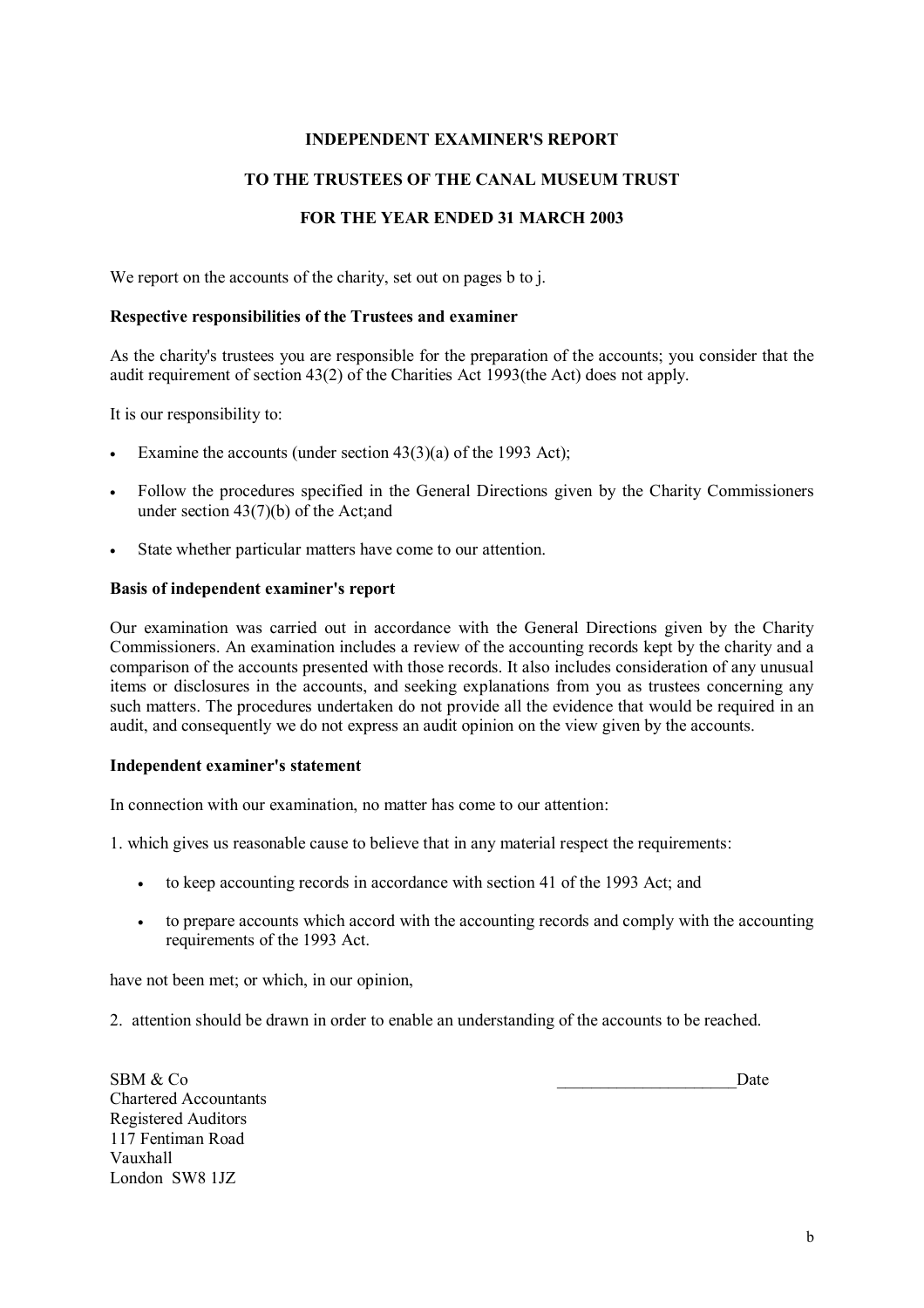#### **BALANCE SHEET**

## **AT 31 MARCH 2003**

|                                                | <b>Note</b>    | 2003                 |                    | 2002        |                      |
|------------------------------------------------|----------------|----------------------|--------------------|-------------|----------------------|
|                                                |                | $\pmb{\mathfrak{L}}$ | $\pmb{\mathbf{f}}$ | $\mathbf f$ | $\pmb{\mathfrak{L}}$ |
| <b>Current assets</b>                          |                |                      |                    |             |                      |
| <b>Stocks</b>                                  | 3              | 8,135                |                    | 6,800       |                      |
| Debtors                                        | $\overline{4}$ | 293                  |                    | 36,938      |                      |
| <b>Bank Accounts</b>                           |                | 18,148               |                    | 6,828       |                      |
|                                                |                | 26,576               |                    | 50,566      |                      |
| <b>Creditors</b><br>Amounts falling due within |                |                      |                    |             |                      |
| one year                                       | 5              | 7,838                |                    | 31,122      |                      |
| <b>Net current assets</b>                      |                |                      | 18,738             |             | 19,444               |
| <b>Total assets less current liabilities</b>   |                |                      | 18,738             |             | 19,444               |
| <b>Creditors</b><br>Amounts falling due        |                |                      |                    |             |                      |
| after more than one year                       | 5              |                      | (47, 247)          |             | (57, 448)            |
| <b>Net liabilities</b>                         |                |                      | (28, 509)          |             | (38,004)             |
| <b>Capital funds</b>                           |                |                      |                    |             |                      |
| Restricted funds                               |                |                      | 29                 |             |                      |
| Unrestricted funds                             |                |                      | (28, 538)          |             | (38,004)             |
| <b>Total funds</b>                             |                |                      | (28, 509)          |             | (38,004)             |
|                                                |                |                      |                    |             |                      |

Approved by the board of trustees on \_\_\_\_\_\_\_\_\_\_\_\_\_\_\_\_\_\_\_\_\_\_ and signed on its behalf

M Gwalter - Chairman

M Sach - Treasurer

The annexed notes form part of these financial statements.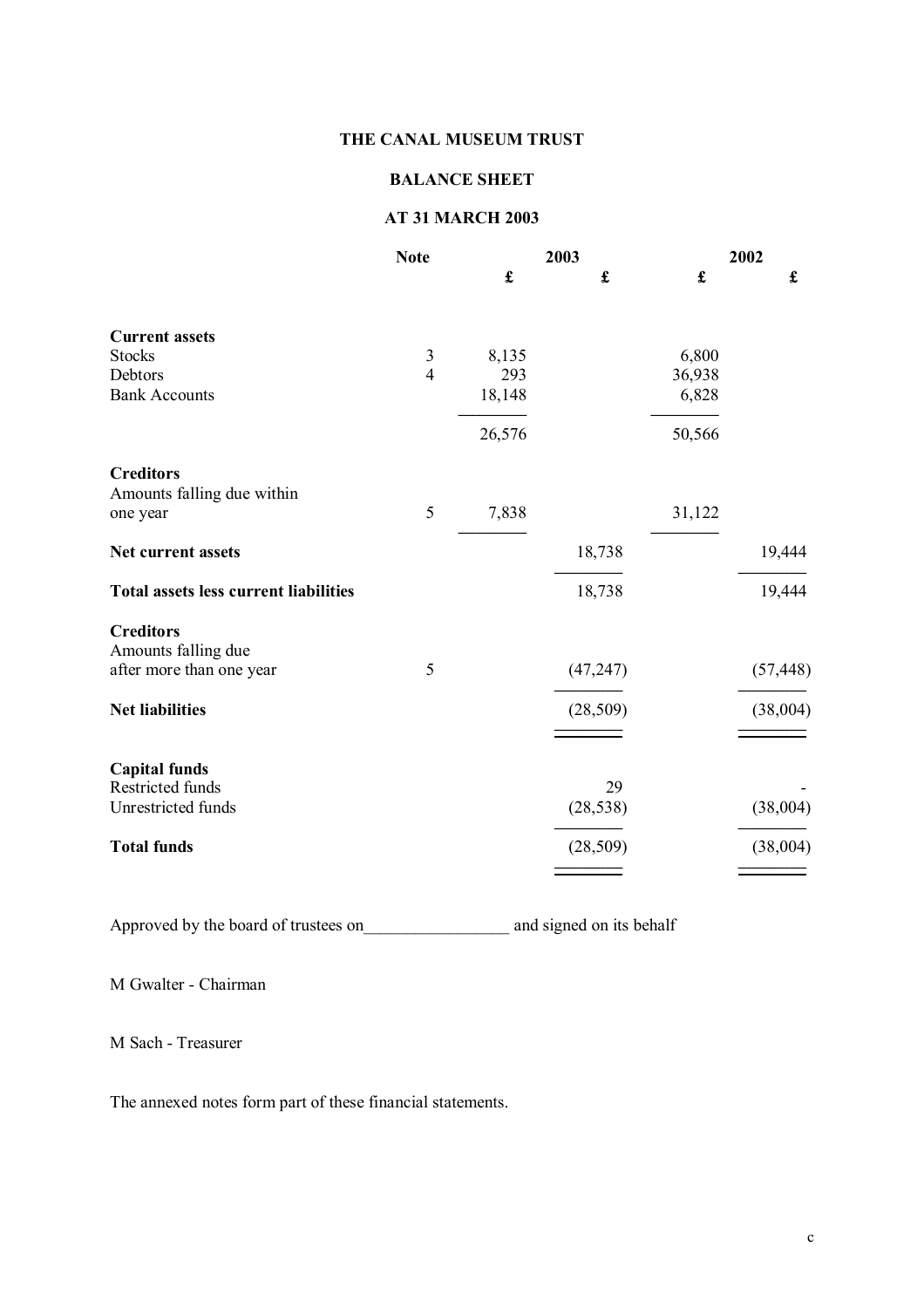## **STATEMENT OF FINANCIAL ACTIVITIES**

#### **FOR THE YEAR ENDED 31 MARCH 2003**

|                                                                 | Unrest'd<br><b>Funds</b><br>£ | Rest'd<br><b>Income</b><br><b>Funds</b><br>£ | <b>Total</b><br><b>Funds</b><br>2003<br>£ | <b>Total</b><br><b>Funds</b><br>2002<br>$\mathbf f$ |
|-----------------------------------------------------------------|-------------------------------|----------------------------------------------|-------------------------------------------|-----------------------------------------------------|
| <b>Incoming resources</b>                                       |                               |                                              |                                           |                                                     |
| Donations, legacies $&$ similar<br>incoming resources           | 5,436                         | 1,555                                        | 6,991                                     | 185,082                                             |
| Incoming Resources from operating<br>activities of the charity: |                               |                                              |                                           |                                                     |
| Activities for generating<br>funds                              | 60,474                        |                                              | 60,474                                    | 45,456                                              |
| Investment income                                               | 167                           |                                              | 167                                       | 209                                                 |
| <b>Total incoming resources</b>                                 | 66,077                        | 1,555                                        | 67,632                                    | 230,747                                             |
| <b>Resources expended</b>                                       |                               |                                              |                                           |                                                     |
| Costs of generating funds                                       | 12,661                        |                                              | 12,661                                    | 3,230                                               |
| Charitable expenditure:                                         |                               |                                              |                                           |                                                     |
| Costs of activities in furtherance of<br>the charity's objects  | 34,762                        |                                              | 34,762                                    | 150,125                                             |
| Support costs                                                   | 9,335                         |                                              | 9,335                                     | 8,575                                               |
| Resources expended on managing and<br>administering the charity | 1,379                         | $\qquad \qquad \blacksquare$                 | 1,379                                     | 1,219                                               |
| <b>Total resources expended</b>                                 | 58,137                        | $\overline{\phantom{0}}$                     | 58,137                                    | 163,149                                             |
| Net movement in funds                                           | 7,940                         | 1,555                                        | 9,495                                     | 67,598                                              |
| Gross transfers between funds (Note 5)                          | 1,526                         | (1,526)                                      |                                           |                                                     |
| <b>Total funds brought forward</b>                              | (38,004)                      |                                              | (38,004)                                  | (105, 602)                                          |
| <b>Total funds carried forward</b>                              | (28, 538)                     | 29                                           | (28, 509)                                 | (38,004)                                            |
|                                                                 |                               |                                              |                                           |                                                     |

Details of Incoming resources and resources used are given in the notes to the financial statements.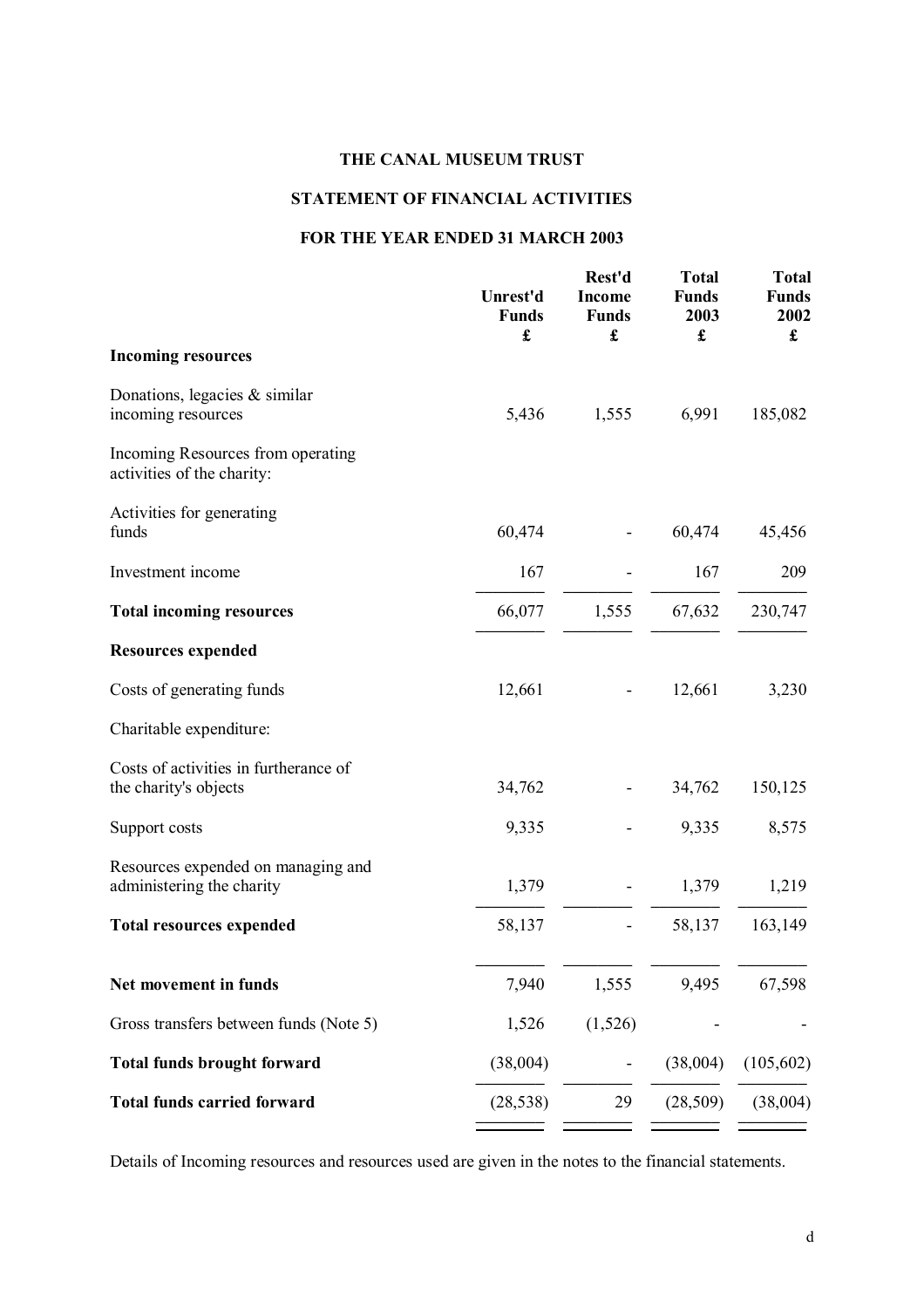## **STATEMENT OF FINANCIAL ACTIVITIES**

#### **DETAILED ANALYSIS OF MOVEMENTS IN FUNDS**

#### **FOR THE YEAR ENDED 31 MARCH 2003**

|                                   |          | 2003      | 2002       |          |
|-----------------------------------|----------|-----------|------------|----------|
|                                   | £        | £         | £          | £        |
| <b>General fund</b>               |          |           |            |          |
| Balance B/fwd                     | (38,004) |           | (105, 602) |          |
| Surplus for the year              | 7,940    |           | 63,023     |          |
| Transfer from Keystone fund       | 1,526    |           | 4,575      |          |
|                                   |          | (28, 538) |            | (38,004) |
| <b>Canal Museum Keystone Fund</b> |          |           |            |          |
| Donations                         | 1,555    |           | 4,575      |          |
| Transfer to general fund          | (1,526)  |           | (4, 575)   |          |
|                                   |          | 29        |            |          |
| Total funds at 31 March 2003      |          | (28, 509) |            | (38,004) |
|                                   |          |           |            |          |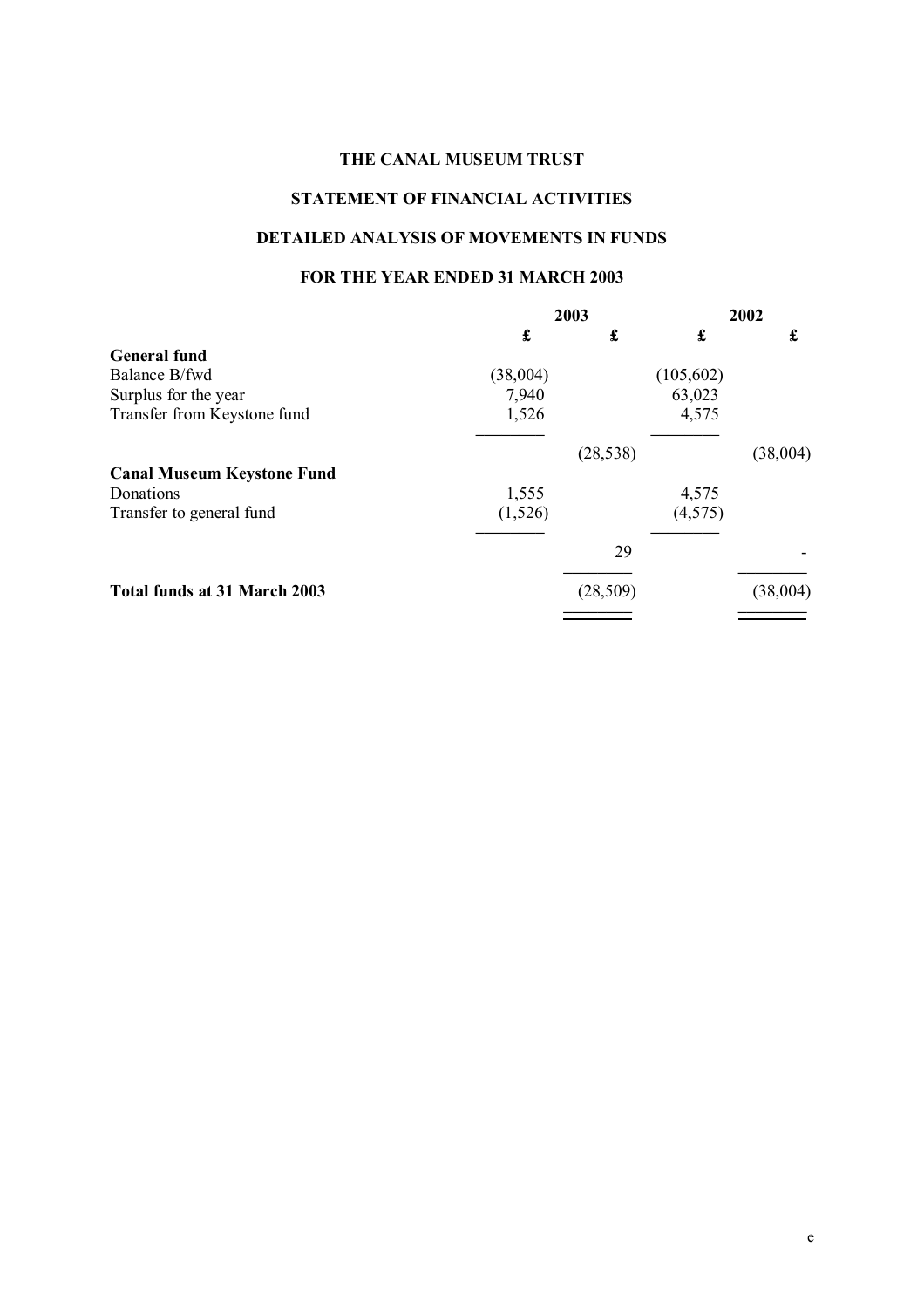#### **NOTES TO THE FINANCIAL STATEMENTS**

#### **FOR THE YEAR ENDED 31 MARCH 2003**

#### 1. **Accounting policies**

The accounts have been prepared under the historical cost convention.

#### **Turnover**

Income represents amounts receivable.

#### **Stocks**

Stocks are valued at the lower of cost and net realisable value after making due allowance for obsolete and slow moving stocks.

#### 2. **Historic and inalienable asset.**

The Canal Museum Trust owns the freehold property in which the London Canal Museum is situated. In the absence of a professional valuation, the costs of obtaining which the trustees consider would outweigh the benefits to the Trust, the freehold property has not been capitalised in the financial statements.

In addition, the museums artifacts, exhibition materials and fittings are not capitalised but written off to income and expenditure in the year of purchase.

#### 3. **Stocks**

|            | 2003<br>£ | 2002<br>£ |
|------------|-----------|-----------|
| Shop stock | 8,135     | 6,800     |
|            |           |           |

#### 4. **Debtors and prepayments**

Amounts falling due within one year:

|                   | 2003<br>£ | 2002<br>£ |
|-------------------|-----------|-----------|
| Debtors           | 293       | 1,647     |
| Grants receivable | ۰         | 27,231    |
| VAT recoverable   | -         | 8,060     |
|                   | 293       | 36,938    |
|                   |           |           |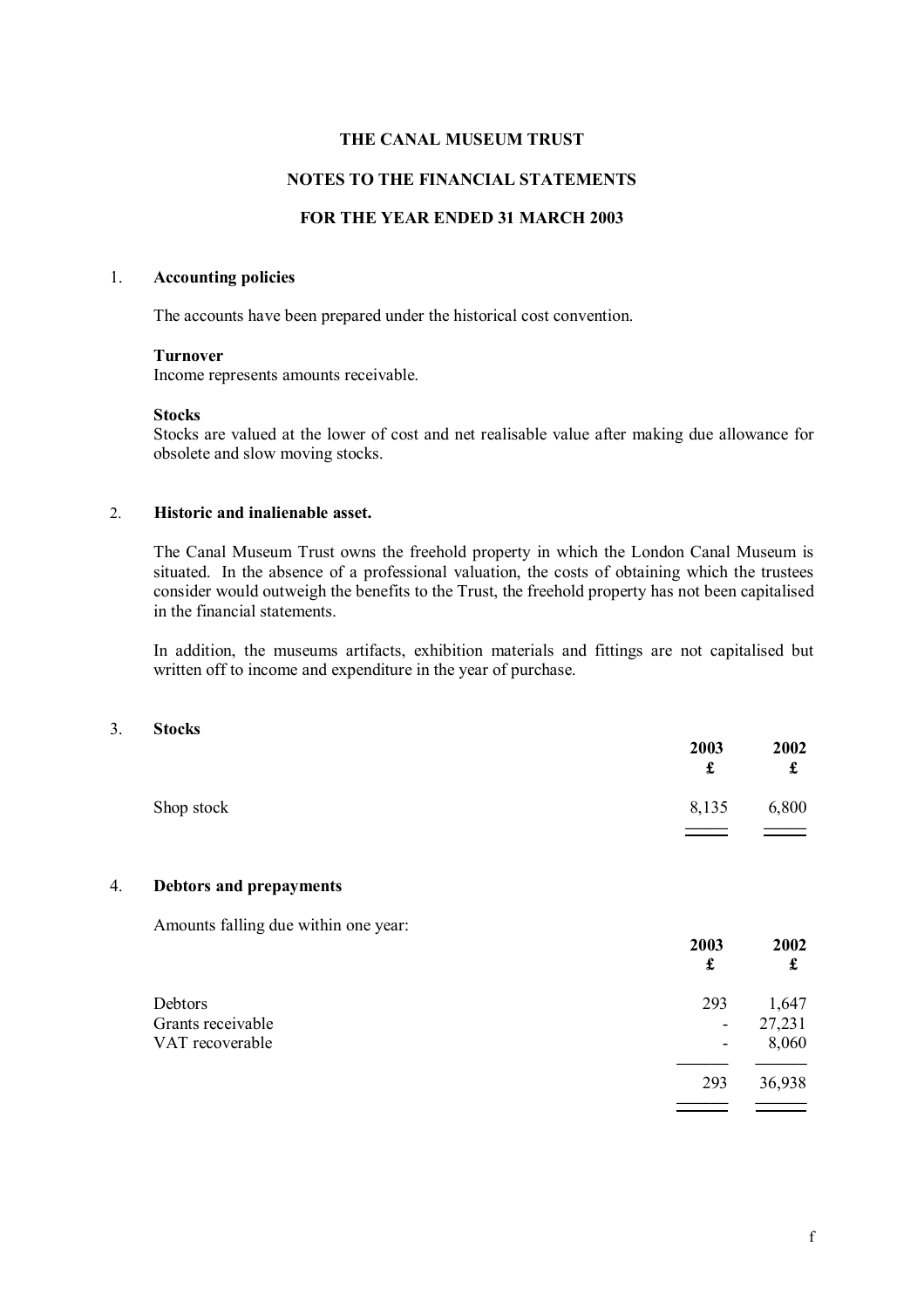### **NOTES TO THE FINANCIAL STATEMENTS** (Continued)

#### **FOR THE YEAR ENDED 31 MARCH 2003**

#### 5. **Creditors**

Amounts falling due within one year:-

|                                                | 2003<br>£ | 2002<br>£ |
|------------------------------------------------|-----------|-----------|
| Bank overdraft                                 |           | 23,771    |
| Value added tax                                | 1,087     |           |
| Bank loan                                      | 6,000     | 3,600     |
| Accruals and deferred Income                   | 751       | 3,751     |
|                                                | 7,838     | 31,122    |
| Amounts falling due after more than one year:- |           |           |
| <b>Bank Loans</b>                              | 33,202    | 43,403    |
| Other Creditors                                | 14,045    | 14,045    |
|                                                | 47,247    | 57,448    |
|                                                |           |           |

The charity has made total bank loan repayments of £7,801 in the year (2002: £7,545). The Keystone fund contributed £1,526 (2002: £4,745) towards the repayment and this is shown as a transfer between the funds in the Statement of Financial Activities.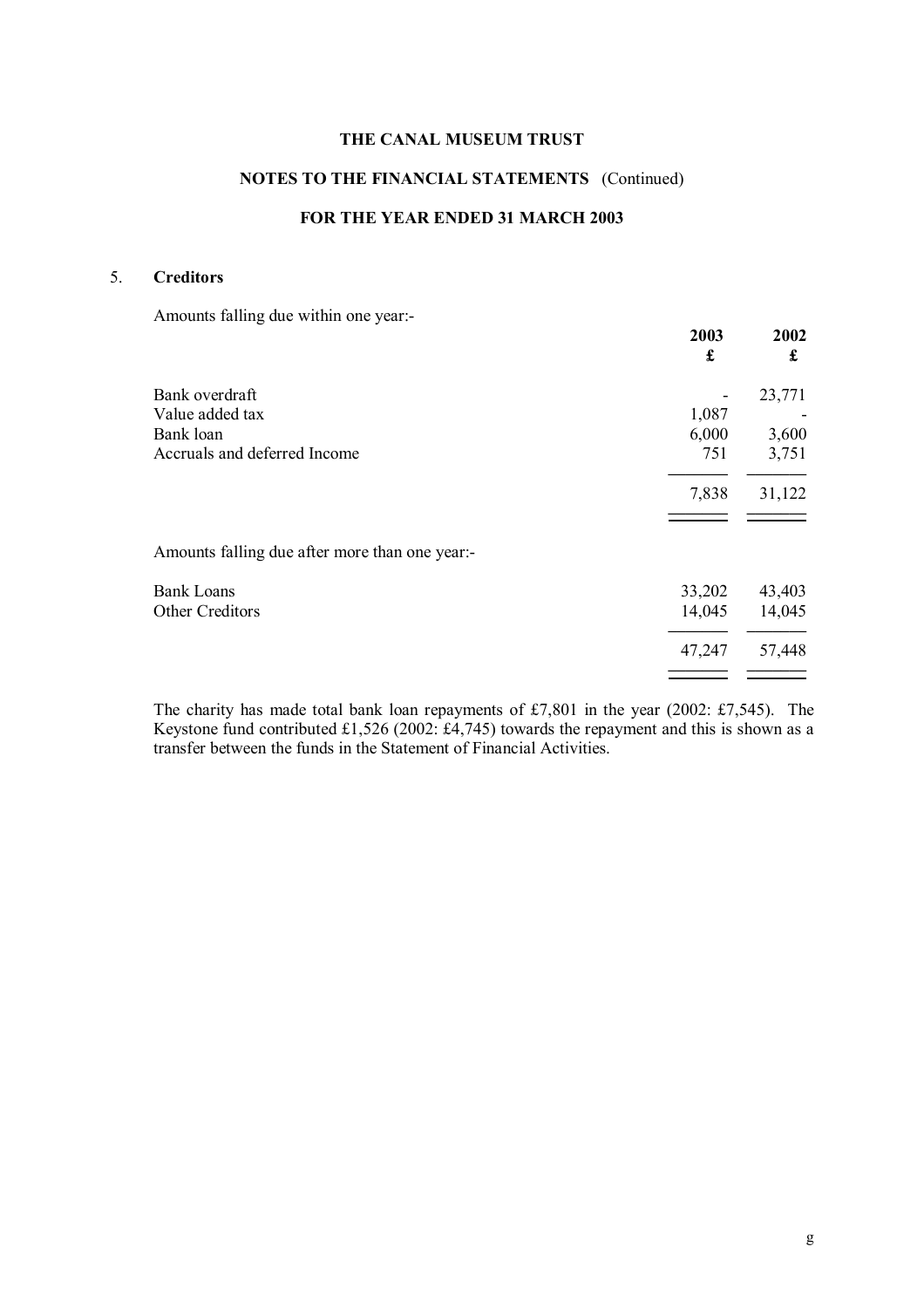## **NOTES TO THE FINANCIAL STATEMENTS** (Continued)

## **FOR THE YEAR ENDED 31 MARCH 2003**

## 6. **Incoming resources (General Fund)**

|                                                  | 2003<br>$\pmb{\mathfrak{L}}$ | 2003<br>£ | 2002<br>$\mathbf f$          |
|--------------------------------------------------|------------------------------|-----------|------------------------------|
| Donations, legacies & similar incoming resources |                              |           |                              |
| Donations                                        | 2,417                        |           | 2,269                        |
| Other<br>Grants (Note 11)                        | 719<br>2,300                 |           | 2,870<br>175,368             |
|                                                  |                              | 5,436     | 180,507                      |
| <b>Activities for generating funds</b>           |                              |           |                              |
| Shop receipts                                    | 15,835                       |           | 13,080                       |
| Admissions                                       | 7,598                        |           | 4,952                        |
| Moorings                                         | 4,684                        |           | 4,332                        |
| Museum Hire                                      | 31,925                       |           | 22,344                       |
| Subscriptions                                    | 432                          |           | 748                          |
|                                                  |                              | 60,474    | 45,456                       |
| <b>Investment</b> income                         |                              |           |                              |
| Interest receivable                              | 167                          |           | 209                          |
|                                                  |                              | 167       | 209                          |
|                                                  |                              |           |                              |
| <b>Total incoming resources</b>                  |                              | 66,077    | 226,172                      |
| <b>Costs of generating funds</b>                 |                              |           |                              |
|                                                  | 2003<br>£                    | 2003<br>£ | 2002<br>$\pmb{\mathfrak{L}}$ |
|                                                  |                              |           |                              |
| Stock brought forward                            | 6,800                        |           |                              |
| Shop purchases                                   | 11,820                       |           | 10,030                       |
| Closing stock                                    | (8, 135)                     |           | (6,800)                      |
| Costs associated with museum hire                | 2,176                        |           |                              |
|                                                  |                              | 12,661    | 3,230                        |
|                                                  |                              |           |                              |
|                                                  |                              |           |                              |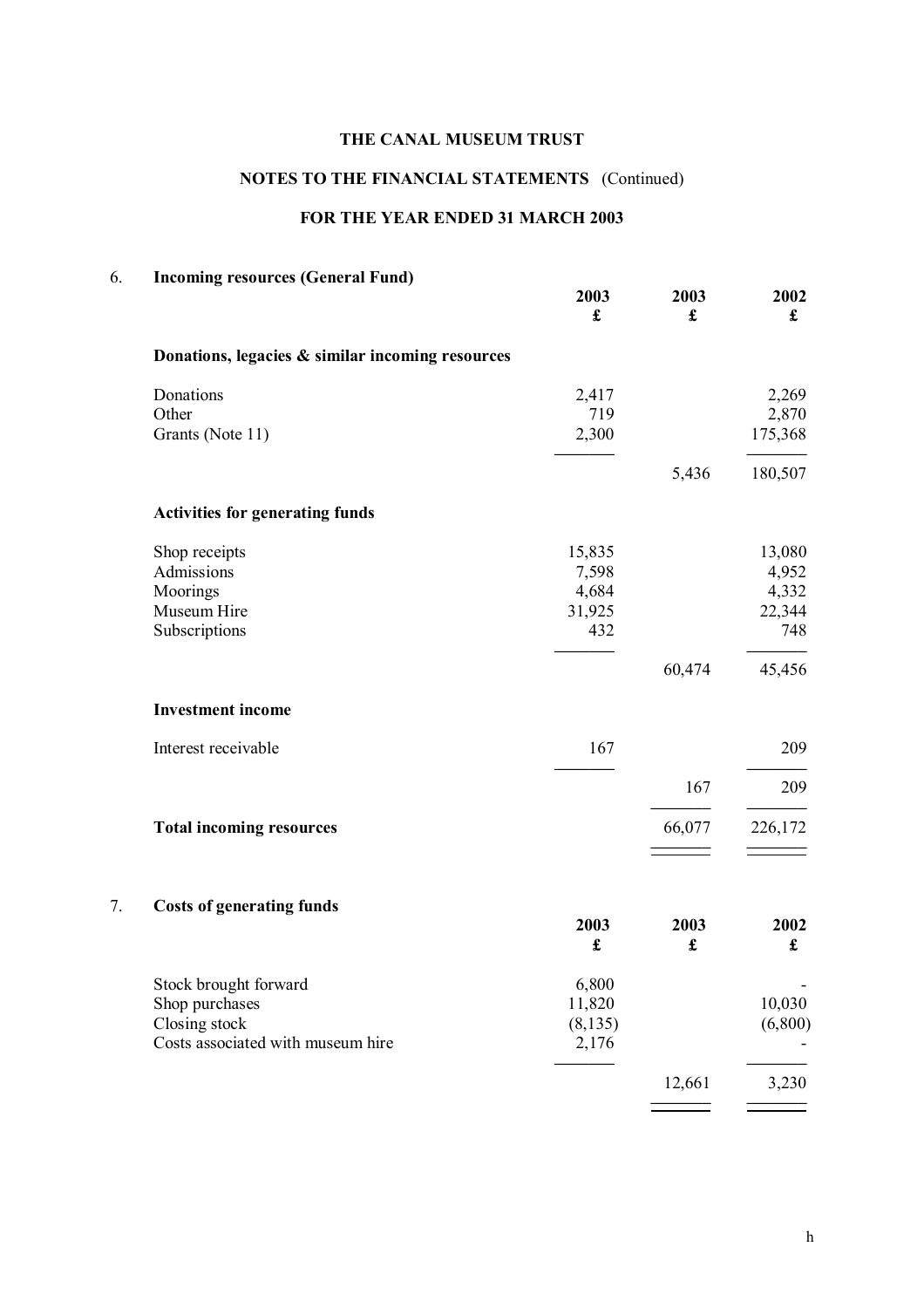## **NOTES TO THE FINANCIAL STATEMENTS** (Continued)

#### **FOR THE YEAR ENDED 31 MARCH 2003**

#### 8. **Costs of activities in furtherance of charity's objects**

|                                   | 2003   | 2003   | 2002    |
|-----------------------------------|--------|--------|---------|
|                                   | £      | £      | £       |
| Buildings projects                | 12,238 |        | 117,710 |
| <b>Education</b> projects         | 2,293  |        | 1,300   |
| Conservation                      | 524    |        | 1,103   |
| Exhibitions                       | 1,353  |        | 1,691   |
| Equipments and artefacts          | 2,244  |        | 5,759   |
| Repairs and maintenance           | 5,921  |        | 10,316  |
| Light, heat, water $\&$ insurance | 4,240  |        | 3,953   |
| Safety and security               | 1,037  |        | 1,791   |
| Cleaning                          | 2,054  |        | 2,749   |
| Bank loan interest                | 2,858  |        | 3,753   |
|                                   |        | 34,762 | 150,125 |
|                                   |        |        |         |

|  | 9. | <b>Support costs</b> |  |
|--|----|----------------------|--|
|--|----|----------------------|--|

|                         | 2003  | 2003 | 2002  |
|-------------------------|-------|------|-------|
|                         | £     | £    | £     |
| Advertising             | 2,032 |      | 914   |
| Catering                | 436   |      | 991   |
| Printing and stationery | 538   |      | 1,194 |
| Postage                 | 371   |      | 492   |
| Subscriptions           | 217   |      | 257   |
| Telephone               | 618   |      | 1,038 |
| Travel                  | 1,669 |      | 1,585 |
| Sundry                  | 3,454 |      | 2,104 |

 9,335 8,575 **––––––– –––––––**

#### 10. **Resources expended on managing and administering the charity**

|              | 2003 | 2003  | 2002 |
|--------------|------|-------|------|
|              | £    | £     | £    |
| Accountancy  | 748  |       | 747  |
| Bank charges | 631  |       | 472  |
|              |      | 1,379 | ,219 |

**––––––– –––––––**